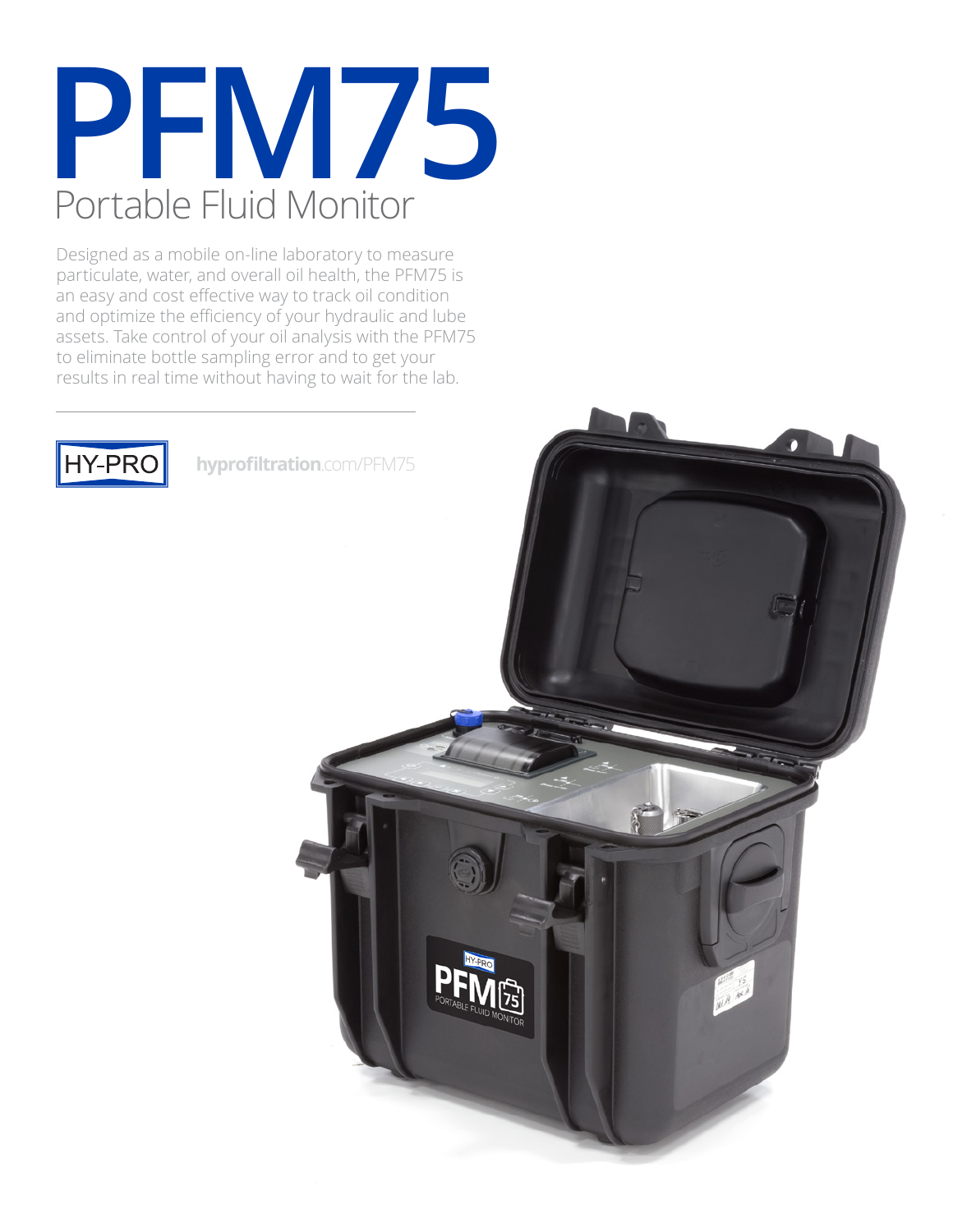### **Small size, huge results.**

Portability is the first priority when you have to track the condition of all your plant's oils. That's why the PFM75 is designed to pair unmatched portability with comprehensive condition monitoring, all in a rugged package. Lightweight and easy to use, the PFM75 will revolutionize the way you track your oil cleanliness.





## **Powerful data. All day long.**

Capable of providing measurements for more than 24 hours on a single charge when running without the pump, the PFM75 provides powerful insight into your fluid condition without the need to be tied down by power cords. And when it is time to recharge, you'll be back up and running in less than an hour.

#### **Measurements on your time.**

Sampling with the PFM75 can be carried out directly via a pressure line or the integrated pump to measure your oil condition quickly and easily. The integrated real-time clock adds a time stamp to all measured data which can also be marked with a freely definable measuring point indicator to make cataloging, tracking and trending your data easier than ever.



### **Results in front of your eyes.**

For immediate results, the PFM75's integrated printer delivers all of your oil information with the push of a button. Internal data storage also allows for saving more than 1,250 data records which can easily be transferred for processing via the included USB-B adapter or SD card. You can even choose which measurement standard (ISO, SAE, NAS, & GOST) to quantify to make your data more accessible than ever.

### **Poor sampling port location? No problem.**

In our experience, 90% of OEM sample port locations don't stand up to sampling best practices. Pair your PFM75 with Hy-Pro's integrated sample port fittings and proper sampling techniques to provide best practice sampling and get the most accurate data for trending your oil condition time and time again.





#### **Monitor on the move.**

Supplied with everything you need to hit the ground running, the PFM75 is the perfect solution for monitoring your fluid conditions when and where you need it. To make it even easier, the power supply, hoses, couplings, and monitor all fit conveniently in the included accessory bag.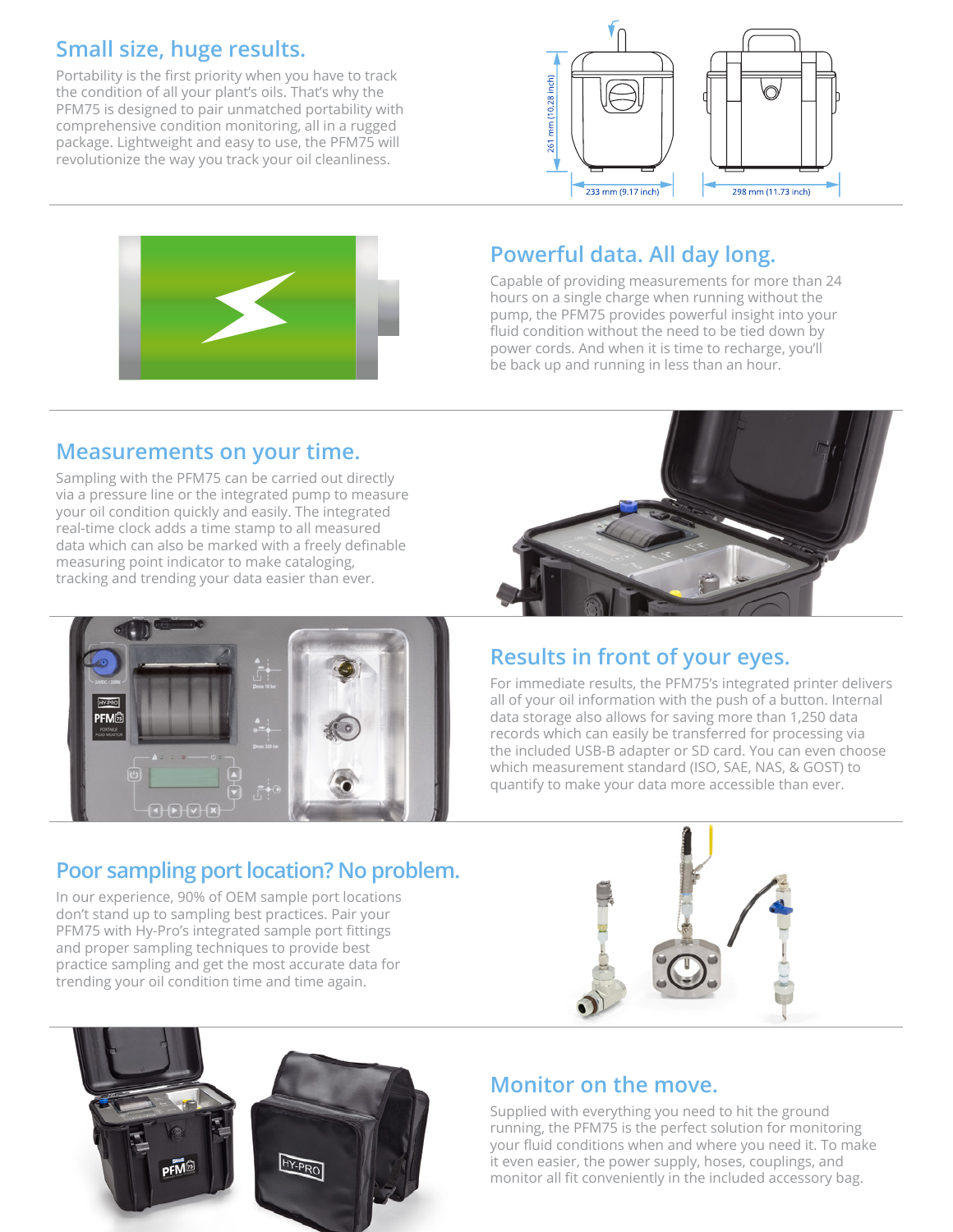# PFM75 Specifications

| Operating<br>Pressure                        | <b>High Pressure Connection'</b><br>73 - 4640 psi (5 - 320 bar)                                                                                                                                                                                                  | <b>With Pump Operation</b><br>$0$ psi $(0$ bar)                                |                                                              |                                                                                             |  |
|----------------------------------------------|------------------------------------------------------------------------------------------------------------------------------------------------------------------------------------------------------------------------------------------------------------------|--------------------------------------------------------------------------------|--------------------------------------------------------------|---------------------------------------------------------------------------------------------|--|
| <b>Fluid Viscosity</b><br>Range <sup>2</sup> | 5 - 1000 cSt                                                                                                                                                                                                                                                     |                                                                                |                                                              |                                                                                             |  |
| Operating<br>Conditions                      | <b>Fluid Temperature</b><br>32°F to 140°F (0°C to 60°C)                                                                                                                                                                                                          | <b>Ambient Temperature</b><br>14°F to 176°F (-10°C to 80°C)                    | <b>Relative Humidity</b><br>0%-95% r.H. (non-condensing)     |                                                                                             |  |
| <b>Fluid</b><br>Compatibility                | Mineral oils (H, HL, HLP, HLPD, HVLP), synthetic esters (HETG, HEPG, HEES, HEPR),<br>polyalkylenglycols (PAG), zinc and ash-free oils (ZAF), polyalphaolefins (PAO)                                                                                              |                                                                                |                                                              |                                                                                             |  |
| Wetted<br><b>Materials</b>                   | Chrome, aluminum, stainless steel, Viton, steel, brass, HNBR, NBR, polyurethane resin,<br>epoxy resin, chemical nickel/gold (ENIG), soldering tin (Sn96, 5Ag3CuO, 5NiGe), aluminum<br>oxide, glass (DuPont QQ550), gold, silver-palladium, sapphire, PVC (hoses) |                                                                                |                                                              |                                                                                             |  |
| <b>Device Power</b><br>Supply                | <b>Power Supply</b><br>$24$ V dc                                                                                                                                                                                                                                 | <b>Power Consumption</b><br>Max 8 A                                            |                                                              |                                                                                             |  |
| Power Adapter<br>Power Supply                | <b>Power Supply</b><br>100 - 240 V ac (50/60 Hz).<br>European and US<br>plugs included                                                                                                                                                                           | <b>Power Consumption</b><br>Max 4 A                                            | Power at 24 V dc - Output<br>Max 221 W                       |                                                                                             |  |
| <b>Battery</b>                               | <b>Loading Time</b><br><b>Running Time When Measuring Without Pump</b><br><b>Nominal Capacity</b><br>7500 mAh<br><1 h<br>>24 h                                                                                                                                   |                                                                                |                                                              |                                                                                             |  |
| <b>Display Particle</b><br>Measurement       | ISO 4406:99<br>0 - 28 (calibrated area 10 - 22) 000 - 12                                                                                                                                                                                                         | <b>SAE AS 4059E</b>                                                            | NAS 1638 (based) $3$<br>$00 - 12$                            | GOST 17216 (based) $3$<br>$00 - 17$                                                         |  |
|                                              | <b>Size Channels</b><br>4μm <sub>rcl</sub> , 6μm <sub>rcl</sub> , 14μm <sub>rcl</sub> , 21μm <sub>rcl</sub>                                                                                                                                                      |                                                                                |                                                              |                                                                                             |  |
| Measuring<br>Range Oil<br>Parameter          | <b>Relative Permittivity</b><br>$1 - 7$                                                                                                                                                                                                                          | <b>Relative Humidity</b><br>$0 - 100%$                                         | Conductivity<br>100 - 800,000 pS/m                           | Temperature<br>$-4^{\circ}$ F to 248 $^{\circ}$ F (-20 $^{\circ}$ C to 120 $^{\circ}$ C)    |  |
| Measuring<br>Accuracy                        | <b>Particle Measurement</b><br>(within calibr. range)<br>ISO 4 / ISO 6<br>$\pm 1$                                                                                                                                                                                | <b>Particle Measurement</b><br>(within calibr. range)<br>ISO 14 / ISO 21<br>±2 | ±0.015                                                       | Relative Dielectric Number <sup>4</sup> Relative Humidity (10-90%) <sup>5</sup><br>±3% r.H. |  |
|                                              | <b>Relative Humidity</b><br>$(<10, >90\%)^5$<br>$±5%$ r.H.                                                                                                                                                                                                       | Conductivity<br>$(100 - 2000 \text{ pS/m})$<br>$±200$ pS/m                     | Conductivity<br>$(2000 - 800,000 \text{ pS/m})$<br>Typ. <10% | Temperature<br>±2K                                                                          |  |
| Interfaces                                   | USB-B, SD-card (SD or SD-HC in FAT/FAT16/FAT32-data format)                                                                                                                                                                                                      |                                                                                |                                                              |                                                                                             |  |
| Internal Data<br>Memory                      | 1250 readings (with time stamp)                                                                                                                                                                                                                                  |                                                                                |                                                              |                                                                                             |  |

1Depending on the oil viscosity. 2Depending on the permissible operating pressure. <sup>3</sup>From software version 1.70.15 upwards. 4Calibrated to n-Pentan at 77°F (25°C). <sup>5</sup>Calibrated to air at room temperature.